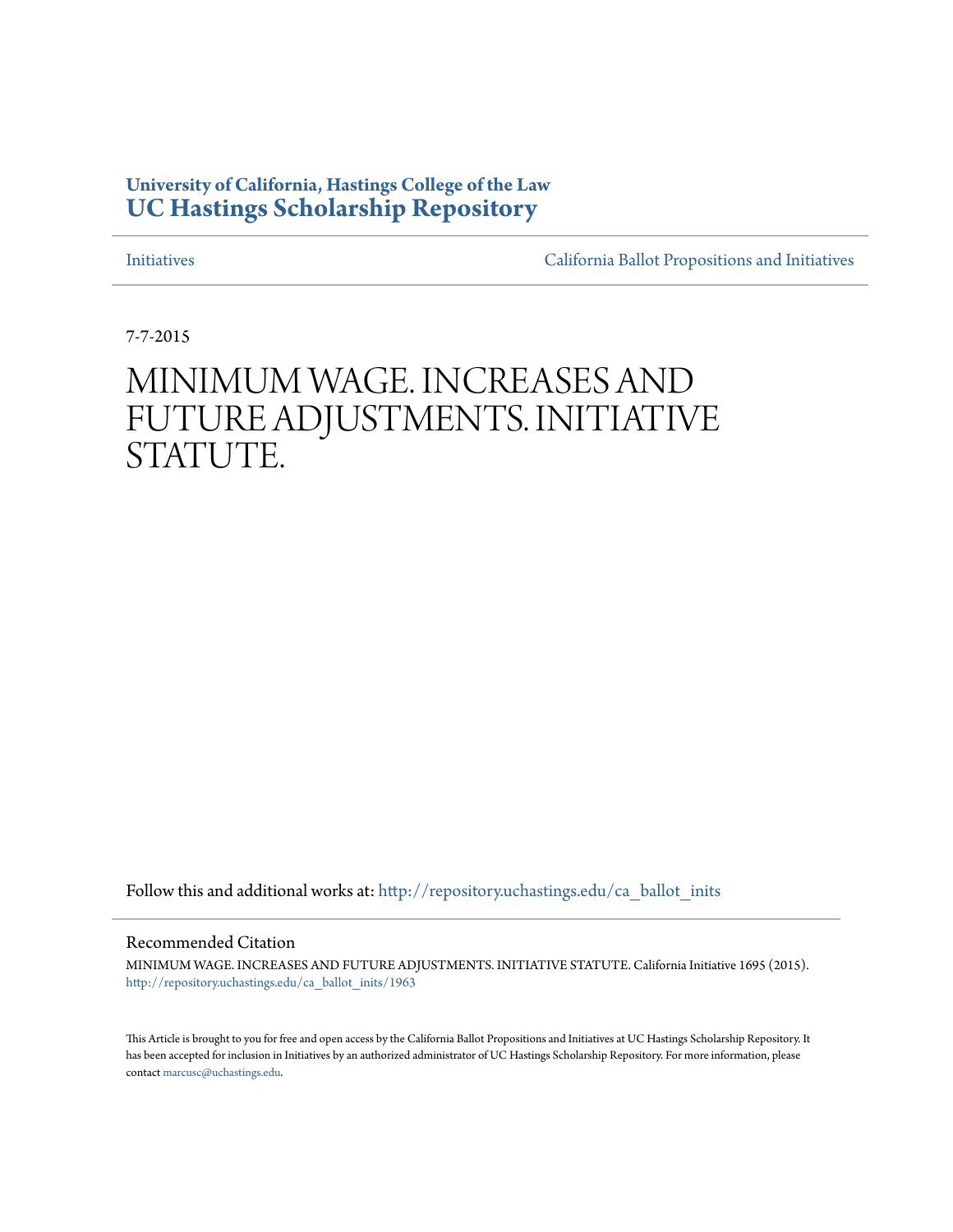

To: The Office of the Attorney General ATTN: Ashley Johannson, Initiative Coordinator 1300 I Street, 17<sup>th</sup> Floor Sacramento, CA 95814 (916) 445-4752 I www.oag.ca.gov

INITIATIVE COORDINATOR ATTORNEY GENERAL'S OFFICE

#### RE: Request for Circulating Title and Summary; Signed Certifications; The Fair Wage Act of 20'16

Dear Ms. Johansson:

Pursuant to Article II, Section 10(d) of the California Constitution, this letter respectfully requests that the Attorney General prepare a circulating title and summary of the enclosed proposed statewide initiative: "The Fair Wage Act of 2016." Also enclosed are the required signed statements pursuant to California Elections Code sections 9001 and 9608, and a check in the amount of \$200. Our addresses as registered voters are included in this letter.

Please direct all inquiries and correspondence regarding this proposed initiative to:

Amber Maltbie Nossaman, LLP 777 S. Figueroa Street, 34<sup>th</sup> Floor Los Angeles, CA 95814 Phone: 213-612-7803 Email: amaltbie@nossaman.com

Sincerely,

 $\overline{\phantom{a}}$ 

Steve Trossman, Proponent 1616 N. Easterly Terrace Los Angéles, CA 90026

na Jimenez, Proponent 3622 RevereAve Los Angeles, CA 90039

Enclosures: Initiative language; Certifications, money order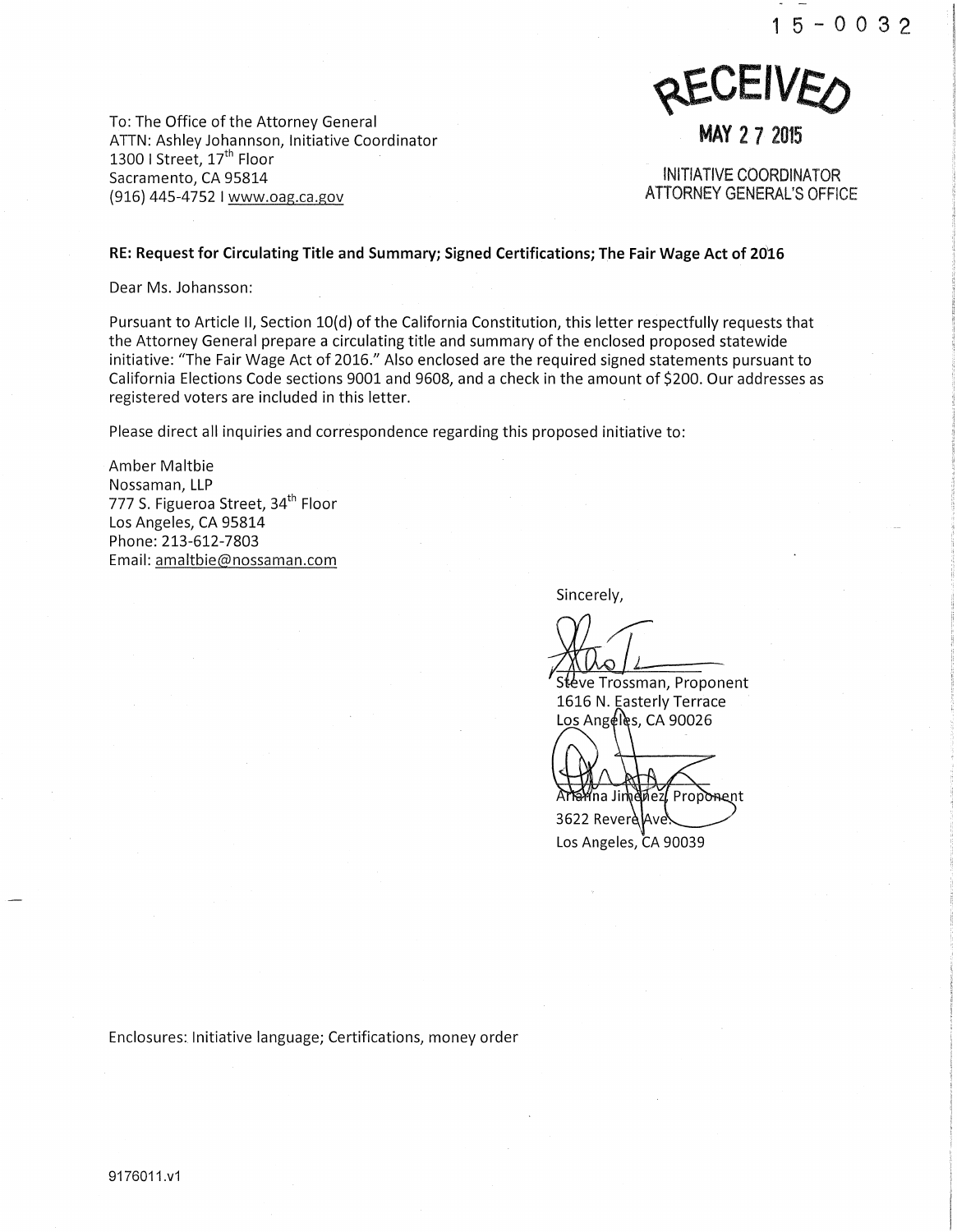#### The Fair Wage Act of 2016

This initiative measure is submitted to the people in accordance with the provisions of Article II, Section 8, of the California Constitution.

This initiative measure amends and adds sections to the Labor Code; therefore, existing provisions proposed to be deleted are printed in strikeout type and new provisions proposed to be added are printed in *italic* type to indicate that they are new.

SEC. 1. Name.

This act shall be known as the Fair Wage Act of 2016.

SEC. 2. Findings and Purpose.

The People of California find and declare that:

- (a) The purpose of The Fair Wage Act of 2016 ("the Act") is to ensure that workers receive wages that will financially support them and their families.
- $(b)$  To achieve this purpose, The Fair Wage Act of 2016 will increase the minimum wage by \$1 per hour each January 1 until it reaches \$15 per hour in 2021, and in each year thereafter the minimum wage will be adjusted to keep pace with the cost of living in California.
- (c) Many working Californians, including parents and seniors, have full-time jobs yet struggle to make ends meet. The minimum wage has not kept pace with the cost of living and is worth less today than it was 50 years ago. This loss of purchasing power means millions of Californians are unable to afford an adequate standard of living, which harms families and the State's economy and budget.<sup>1</sup>
- (d) Almost one-quarter of California residents live in poverty? More than half of California minimum wage earners are over 30 years old and thirty percent have children.<sup>3</sup> Californians cannot support a family on the current minimum wage of \$10 per hour, or \$20,800 per year, for people working full time.
- (e) Despite being employed full-time, Californians who are paid the current minimum wage often must rely on the State's social safety net to meet their basic needs.
- (f) The purchasing power of the minimum wage will continue to erode if it is not adjusted yearly to reflect increases in the cost of living.
- (g) Raising the minimum wage will increase the earnings of many Medi-Cal recipients, making them eligible for federal subsidies on California's health benefit exchange, saving the State millions of dollars a year in Medi-Cal costs.<sup>4</sup>
- (h) Raising the minimum wage will boost economic activity and increase sales and income taxes. 5

<sup>&</sup>lt;sup>1</sup> http://www.irle.berkeley.edu/cwed/briefs/2014-02.pdf

 $^2$  http://www.census.gov/content/dam/Census/library/publications/2014/demo/p60-251.pdf  $^3$  http://www.irle.berkeley.edu/cwed/briefs/2014-02.pdf

<sup>4</sup> http://www .ir le. berkeley .edu/ cwed/briefs/20 14-02. pdf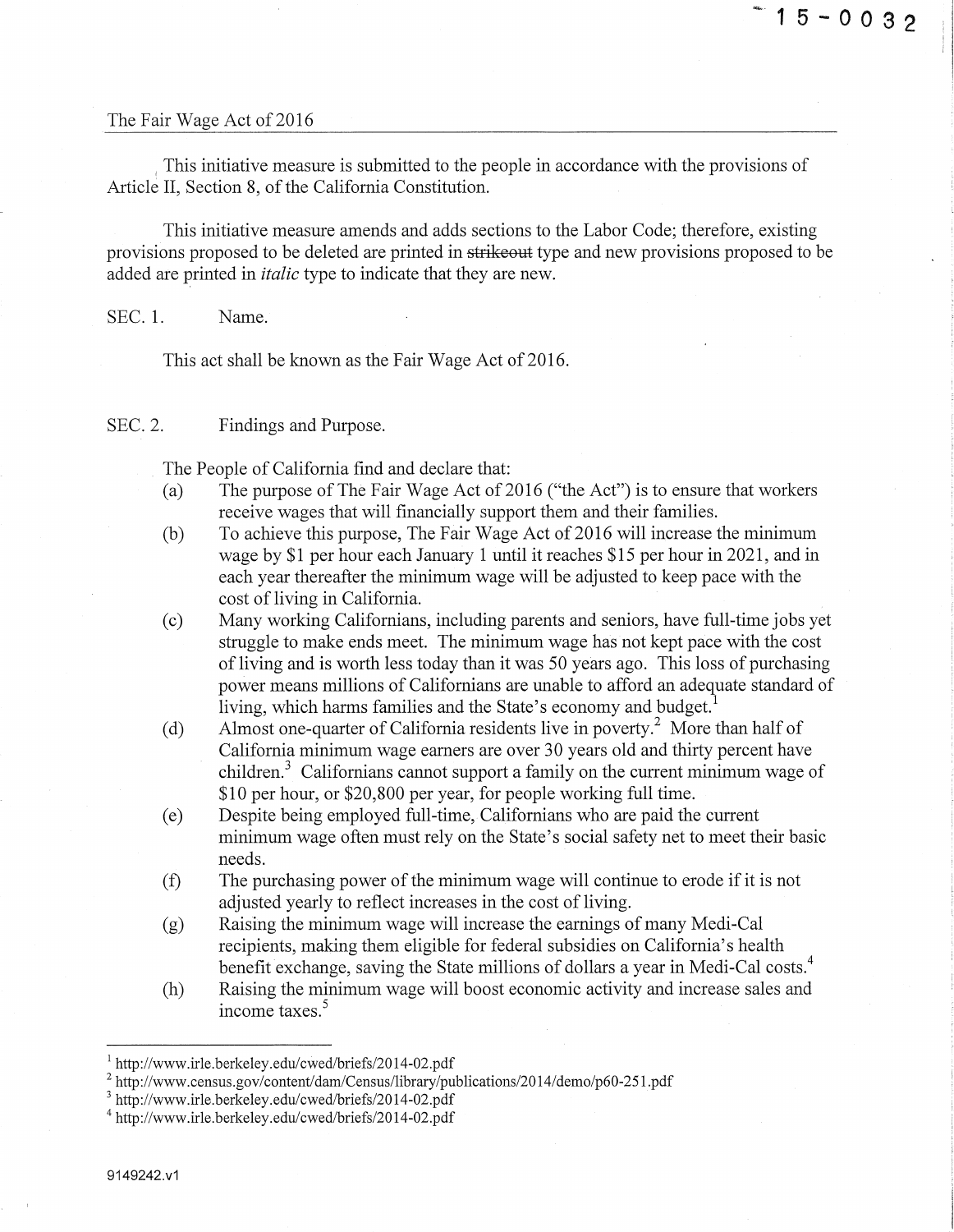- (i) Californians working in a wide variety of jobs and industries are paid the minimum wage, and it is the goal of this Act to protect all such workers, regardless of whether they are employed by single, multiple, or joint employers. To this end, the People confirm *Guerrero v. Superior Court* (2013) 213 Cal. App. 4th 912, which recognized that the state minimum wage law protects low-wage workers with multiple or joint employers, including, for example, persons employed under the In-Home Supportive Services Act (Welf. & Inst. Code § 12300 et seq.).
- $(i)$ The Act also will ensure that the California Department of Industrial Relations publicizes changes to the minimum wage, as it has when the minimum wage has been increased in the past.
- (k) The People intend that the Legislature or the Industrial Welfare Commission may narrow or eliminate current exemptions from state minimum wage requirements, but may not expand current exemptions or create new exemptions from state minimum wage requirements.
- SEC<sub>3</sub>. Section 1182.12 of the Labor Code is amended, to read:

### § **1182.12. Minimum wage**

- *(a)* Notwithstanding any other provision of this part, on and after July 1, 2014, the minimum wage for all industries shall be not less than nine dollars (\$9) per hour, and on and after January 1, 2016, the minimum wage for all industries shall be not less than ten dollars (\$10) per hour. *January 1, 2017, the minimum wage for all industries shall be not less than eleven dollars (\$11) per hour, and shall be raised by one dollar (\$1) per hour each subsequent January 1 until it reaches fifteen dollars (\$15) per hour in 2021, and thereafter shall be adjusted each January 1 to keep pace with the increasing cost of living, as described in subdivision (b).*
- *(b) (1) On and after January 1, 2022, the minimum wage for all industries shall be not less than an amount that is the result of an automatic adjustment on January 1 of each year, so the minimum wage keeps pace with the cost of living, as provided in paragraph (2).*

*(2) On or before October 15, 2021, and on or before each following October 15, the California Department of Industrial Relations shall calculate an adjusted minimum wage to maintain employee purchasing power by increasing the current year's minimum wage by the rate of inflation. The adjusted minimum wage shall be calculated to the nearest cent using the California Consumer Price Index for Urban Wage Earners and Clerical Workers, or a successor index, for the twelve months prior to each September 1 as calculated by the California Department of Industrial Relations. Each adjusted minimum wage increase calculated under this paragraph (2) takes effect on the following January 1.* 

*(c)* · *This section shall not be construed to preclude an increase of the minimum wage for any or all industries by the Industrial Welfare Commission to an amount greater than the tate required pursuant to subdivision (a) or (b). Nor shall'this section be construed to permit a decrease in the minimum wage* if, *as calculated pursuant to subdivision (b), the rate of inflation is negative.* 

 $5$  http://www.irle.berkeley.edu/cwed/briefs/2014-02.pdf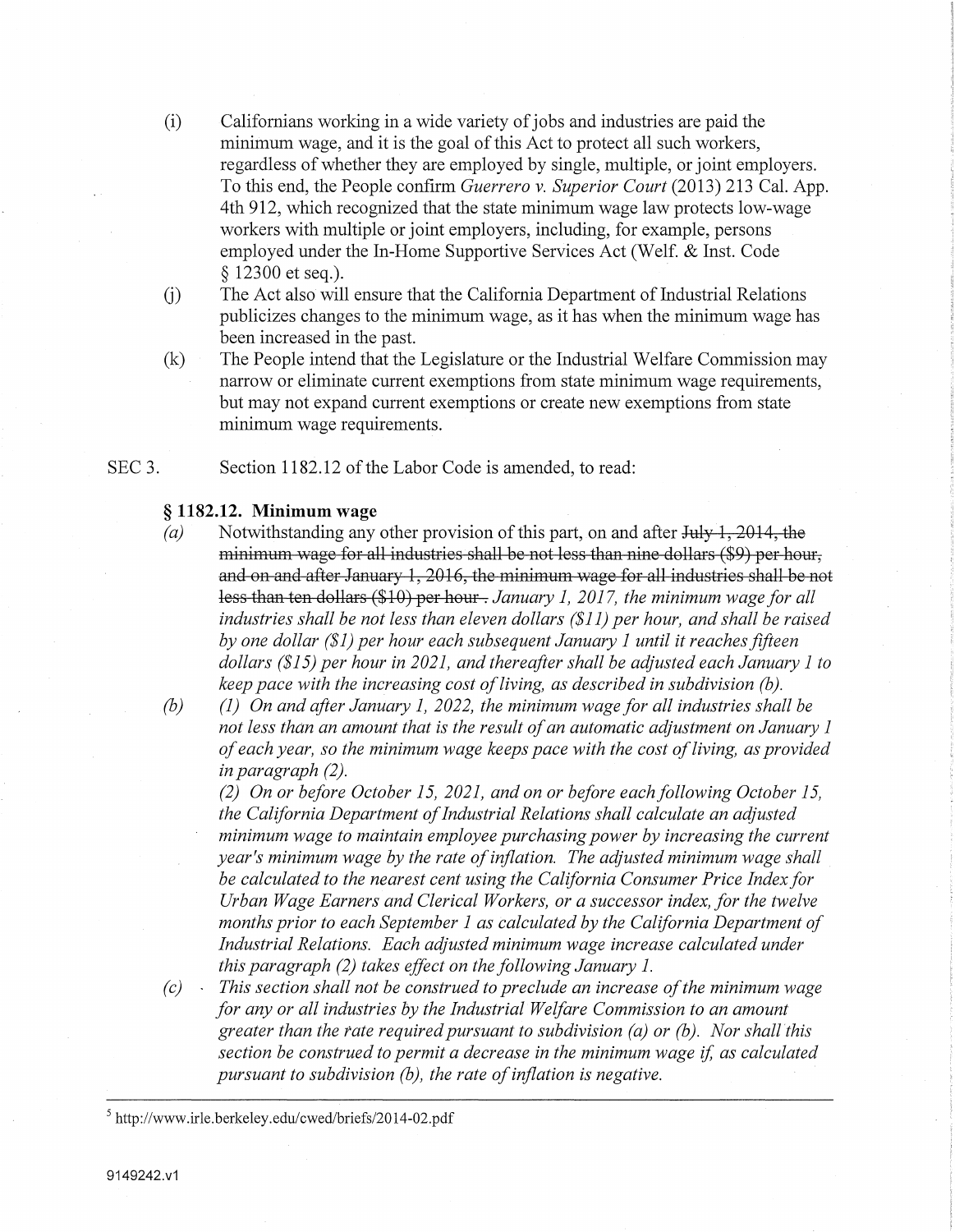*(d) No later than October 15 of each year, commencing October 15, 2017, the California Department of Industrial Relations shall publicize the minimum wage for all industries that will take effect the following January 1.* 

#### SEC. 4. Amendment.

Pursuant to subdivision (c) of Section 10 of Article II of the California Constitution, this Act may be amended either by a subsequent measure submitted to a vote of the people at a statewide election or by statute validly passed by the Legislature and signed by the Governor, but only to further the purposes of the Act and not to reduce the minimum wage required by this Act.

#### SEC 5. Severability.

It is the intent of the People that the provisions of this Act are severable and that if any provision of this Act, or the application thereof to any person or circumstance, is held invalid, such invalidity shall not affect any other provision or application of this Act that can be given effect without the invalid provision or application.